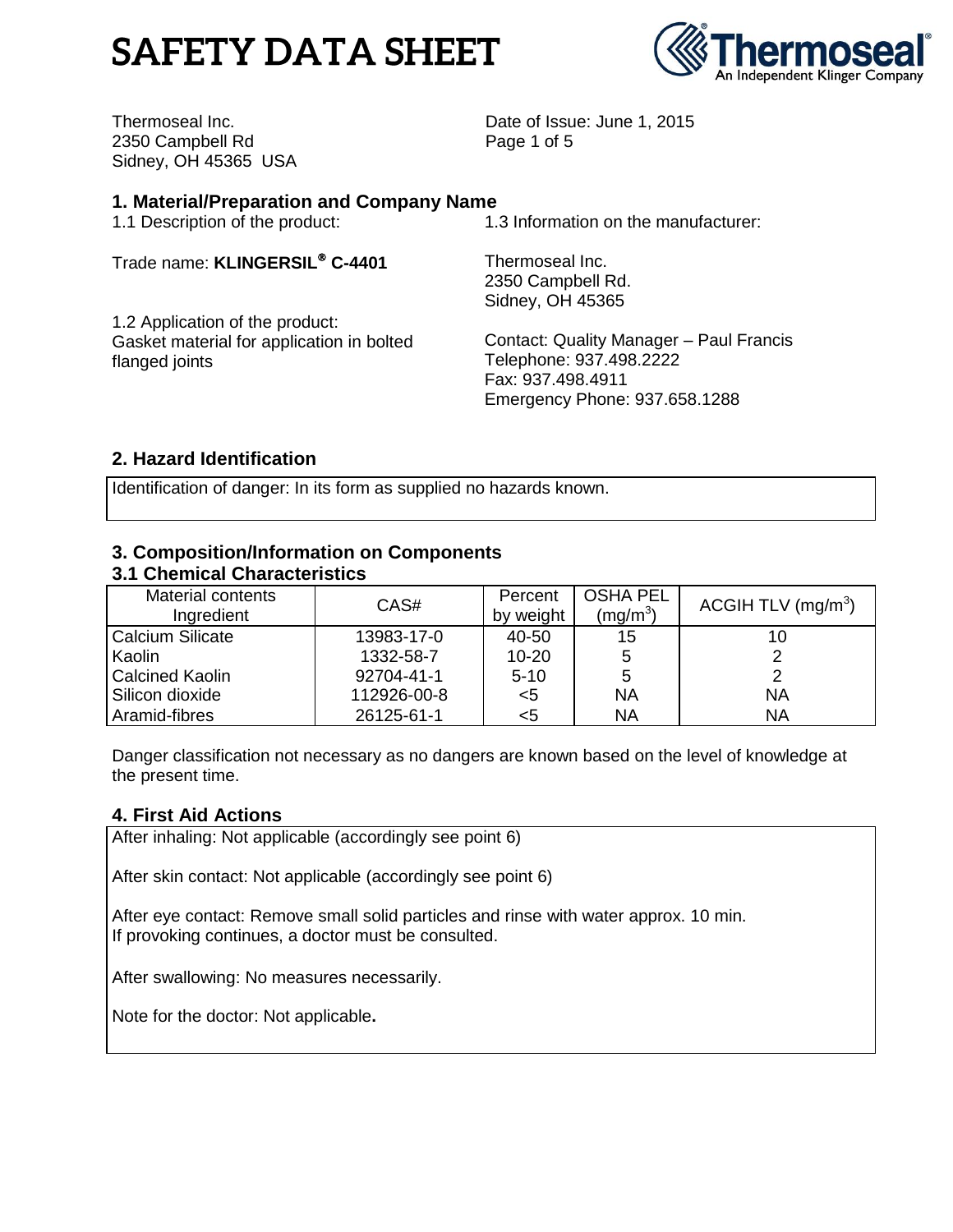| <b>SAFETY DATA SHEET</b> | Page 2 of 5               |
|--------------------------|---------------------------|
| Thermoseal Inc           | Product Trade Name:       |
| Sidney, OH USA           | <b>KLINGERSIL® C-4401</b> |

# **5. Measures for Firefighting**

**Suitable extinguishing agent:** Water, carbon dioxide, powder extinguishers, foam extinguishers.

**Extinguishing agents which is unsuitable for safety reasons:** Not known.

**Special dangers through the material or the preparation itself, its combustion products or resulting gases:** In the case of combustion, the same gases are produced as with burning rubber. Heavy carbon black formation.

**The following can be produced in case of fire:** Carbon monoxide, carbon dioxide, sulphur oxides and nitrous gases (NOx), irritating/caustic, combustible as well as poisonous carbonisation gases.

**Special protective equipment:** When Firefighting, breathing apparatus and eye protection have to be worn against dust and fumes and burning rubber.

**Additional note:** There is the danger of the rubber re-igniting. For this reason, additional cooling after extinguishing is necessary.

#### **6. Measures in Case of Unintentional Release**

**Precautionary measures related to persons**: Avoid dust formation

**Environmental protection measures**: No dangers known.

**Procedure for cleaning**: Use of approved vacuum cleaners with fine dust filters.

#### **6.1 Measures in Case of Unintentional exceeding Dust Release**

**General Note**: In case of improper use and use which is not in compliance with stipulations e.g. grinding might cause an exceeding amount of fine dust. In this case apply protective respiratory equipment meeting MSHA/NIOSH standards.

**After Inhaling:** Bring to fresh air.

**After skin contact:** Washing with soap

# **7. Handling and Storage**

#### **7.1 Handling**

Notes on safe handling: Measures for the avoidance of strong dust formation.

Notes on protection against fire and explosion: Material is flammable only through effects of an external flame.

#### **7.2 Storage**

Requirements on storage rooms and containers: Dry storage rooms. Material should not be stored in the vicinity of the heating as it can become brittle and no longer usable in accordance with stipulations.

Notes on storing together with other products: No restrictions or dangers known.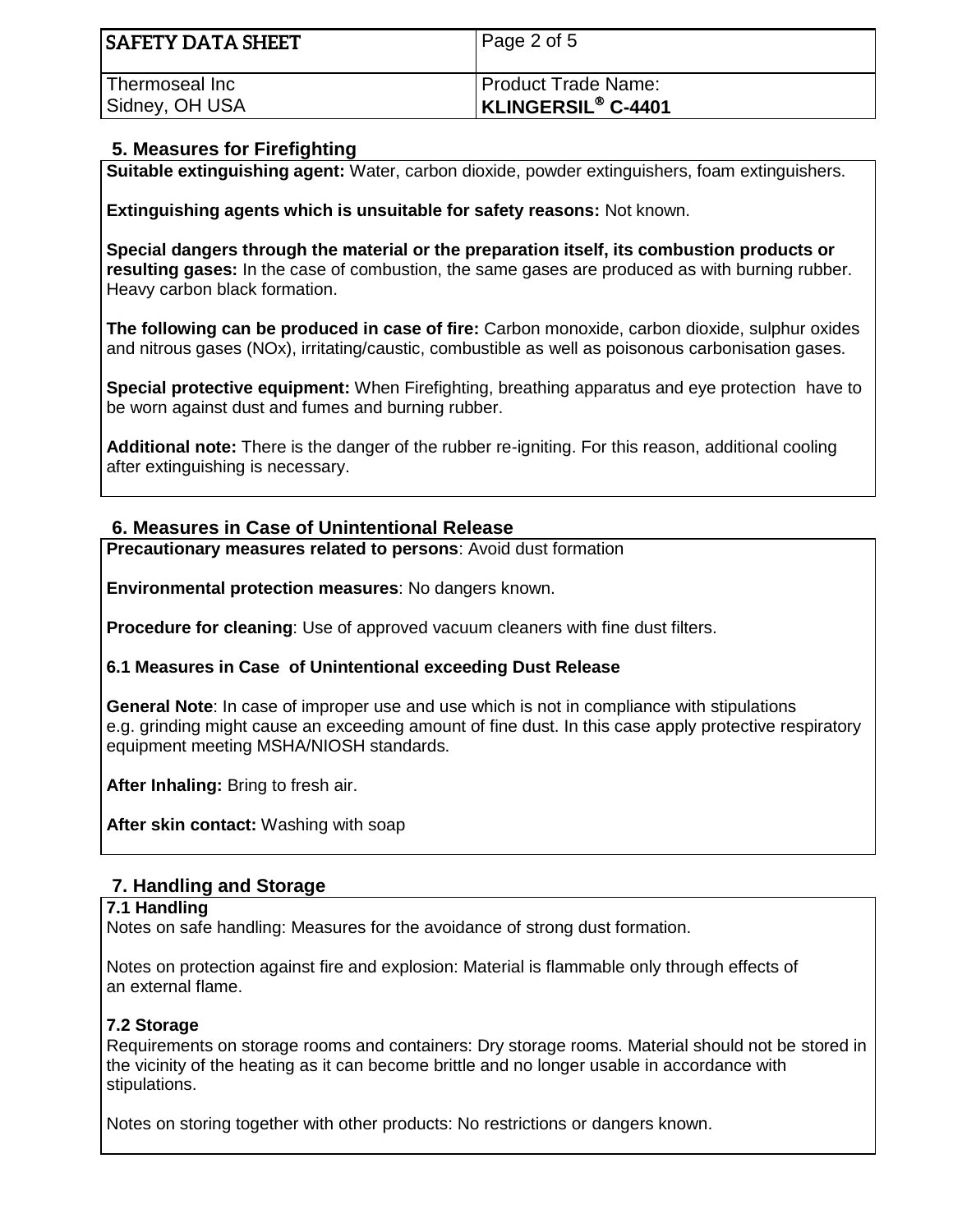| <b>SAFETY DATA SHEET</b> | Page 3 of 5                          |
|--------------------------|--------------------------------------|
| Thermoseal Inc           | <b>Product Trade Name:</b>           |
| Sidney, OH USA           | <b>KLINGERSIL<sup>®</sup> C-4401</b> |

#### **8. Limits of Exposure and Personal Protective Equipment**

#### **8.1 Exposure References**

See point 7; no further measures necessarily

#### **8.2 Personal Protective Equipment for processing**

**9. Physical and Chemical Characteristics**

Breathing protection: in case of high fine dust concentrations use personal protective equipment (e.g. fine –dust respirator acc. MSHA/NIOSH standards ).

Hand protection: Gloves

Body protection: Overall

| 9.1. Appearance                 |                                            |  |
|---------------------------------|--------------------------------------------|--|
| Form: firm sheets               | Color: Surface: green, black, white        |  |
| Odor: gummy                     | Cut edge: green                            |  |
|                                 |                                            |  |
| 9.2 Safety-related data         | <b>Value/Range</b>                         |  |
|                                 |                                            |  |
| Change in state                 | not known                                  |  |
| Boiling point/Boiling range:    | n.a.                                       |  |
| Melting point/Melting range:    | n.a.                                       |  |
| Decomposition of elastomer:     | over 300°C                                 |  |
| Flash point:                    | not known                                  |  |
| pH-Wert:                        | n.a.                                       |  |
| Ignitability of solid material: | not known                                  |  |
| Ignition temperature            | not known                                  |  |
| Self-igniting solid material:   | Not self-igniting                          |  |
| Fire-promoting properties:      | self-burning                               |  |
| Danger of explosion             | None                                       |  |
| <b>Explosion limits:</b>        | n.a.                                       |  |
| Vapour pressure:                | n.a.                                       |  |
| Density:                        | 1,59 g/cm <sup>3</sup> (at $25^{\circ}$ C) |  |
| Solubility in water/grease:     | insoluble                                  |  |
|                                 |                                            |  |

#### **10. Stability and Reactivity**

Conditions to be avoided: temperatures >450°C

Materials to be avoided: Not known

Dangerous decomposition products: hydrogen cyanide

The following can result in case of fire: Carbon monoxide, carbon dioxide, sulphur oxides and nitrous gases (NOx), irritating/caustic, combustible as well as poisonous carbonisation gases.

The product is stable under standard conditions.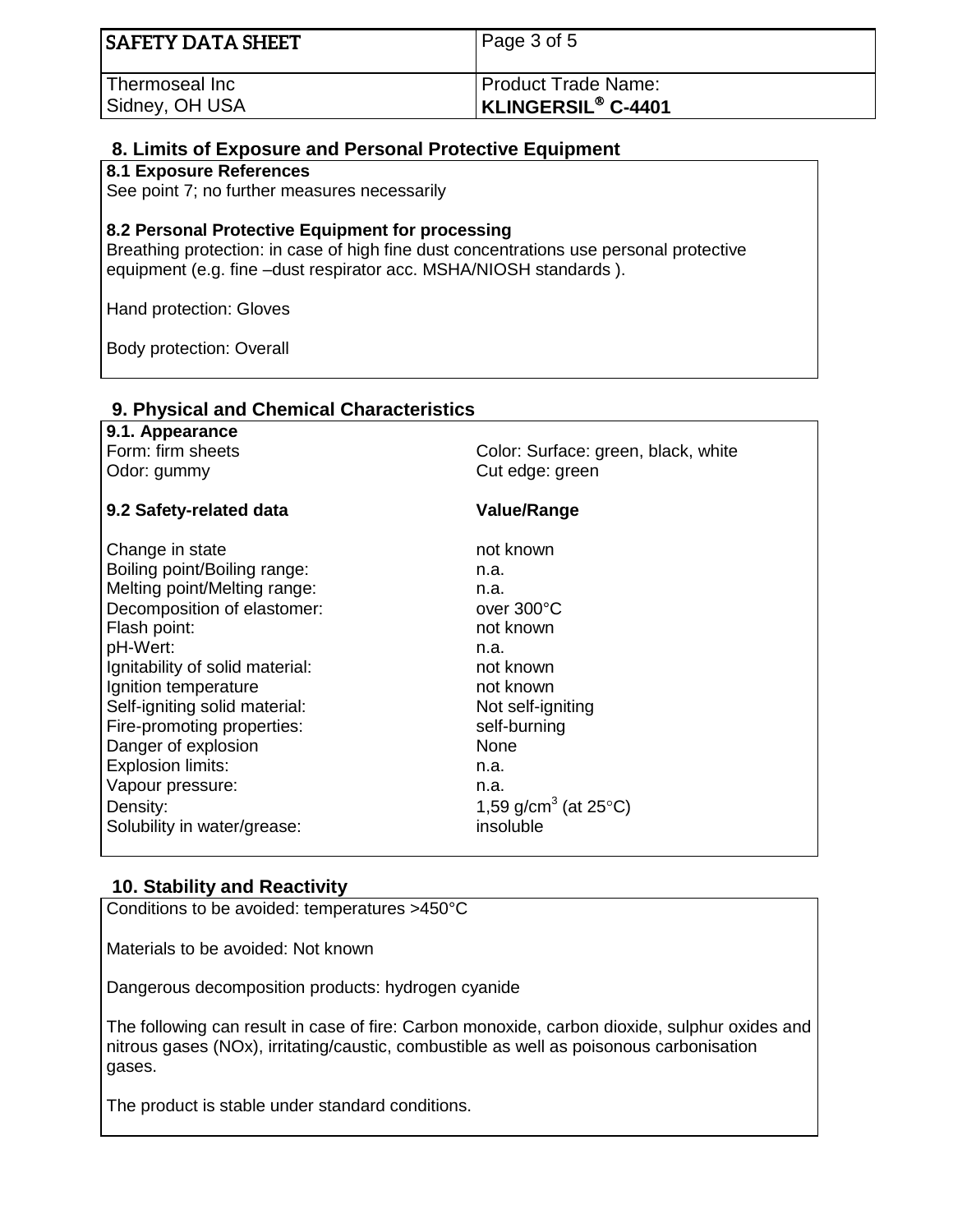| <b>SAFETY DATA SHEET</b> | Page 4 of 5               |
|--------------------------|---------------------------|
| Thermoseal Inc           | Product Trade Name:       |
| Sidney, OH USA           | <b>KLINGERSIL® C-4401</b> |

# **11. Information on Toxicology**

In the case of intended use no toxicological effects are known.

### **12. Information on Ecology**

#### **12.1 Information on elimination (Persistency and degradability)**

Degree of elimination: not known

Persistency: As composite material biologically not degradable (self-classification)

#### **12.2 Mobility and (bio) accumulation potential**:

water insoluble, fat insoluble, no in vivo resorption, bonding or accumulation known

#### **12.3 Ecotoxicological Effects**

Not known

#### **13. Notes on Disposal**

#### **13.1 Product**

Recommendation: combustion by a certified recycling company. Product contains  $\geq$  3% organic carbon.

#### **13.2 Contaminated Packaging**

Recommendation: Disposal in accordance with the national regulations.

# **14. Information on Transport**

#### **14.1 Transport/Further Information**

No dangers known.

# **15. Regulations**

Regulations for dangerous material not applicable.

The product covered by this safety information is classified as an article according to regulation (EG) Nr. 1907/2006 (REACH). In compliance with REACH regulation it is not mandatory to issue material safety data sheets for articles.

Duty to communicate information according to regulation (EG) Nr.1907/2006 (REACH): The article covered by the present safety data sheet does not contain any substance of very high concern by the candidate list to be included in Annex XIV of REACH exceeding the limit of 0,1% (w/w).

Material conforms to the definitions and restrictions given by the European Parliament Directive 2002/95/EC (RoHS) and the Council of January 27, 2003 and European Parliament Directive 2011/65/EU (RoHS 2) and the Council of June 8, 2011 on the restriction of the use of certain hazardous substances in electrical and electronic equipment.